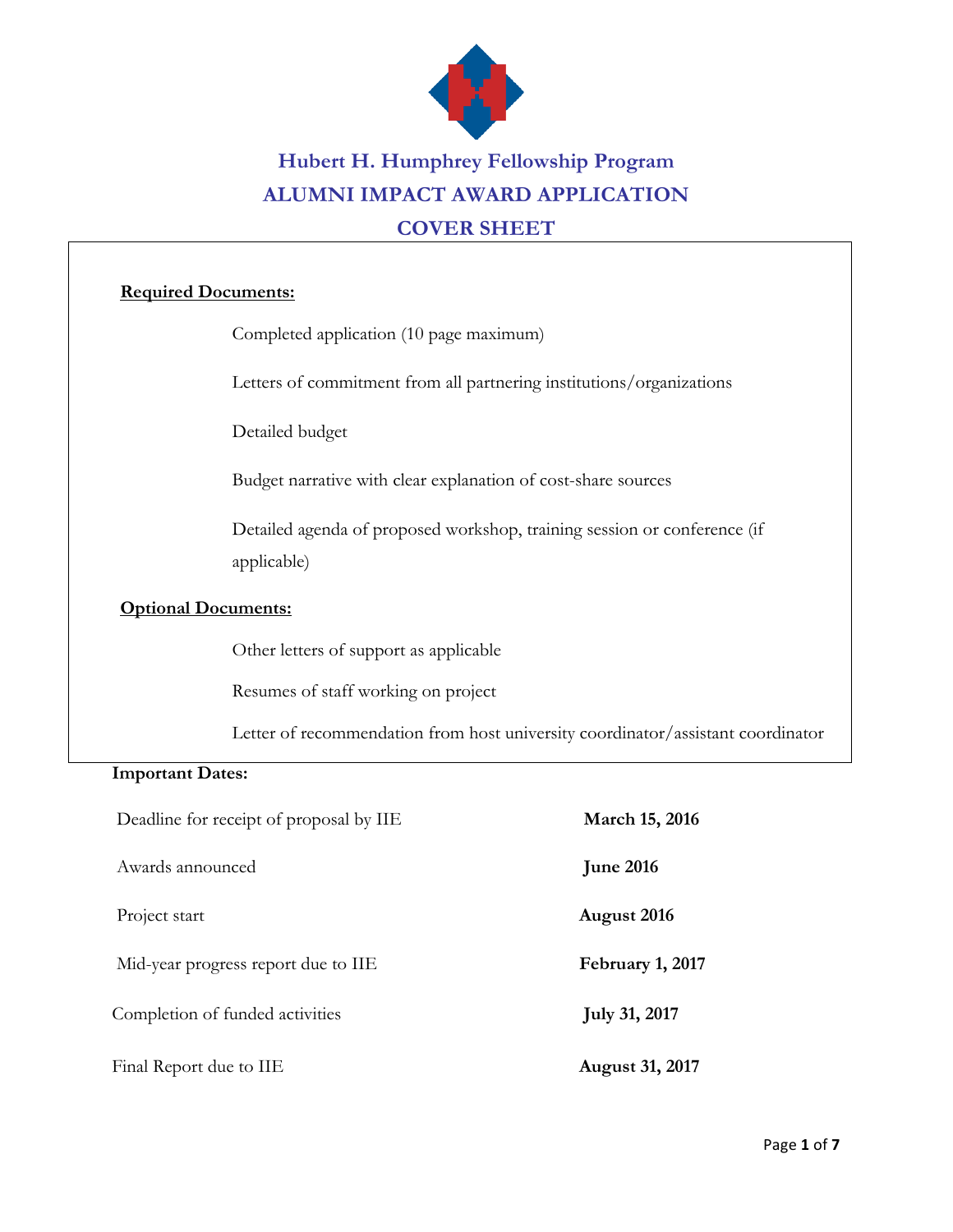

## **ALUMNI IMPACT AWARD APPLICATION**

| Your Full Name:   | Date: |
|-------------------|-------|
| Home Country:     |       |
| Host University:  |       |
| Address:          |       |
| Telephone Number: |       |
| Fax Number:       |       |
| Email Address:    |       |
| Current Title:    |       |
| Employer:         |       |
|                   |       |

# **Part I: Project Overview**

**1. What is the title of your project?**

**2. In a brief paragraph, please write a statement about the need for your project. What challenge/issue are you addressing?**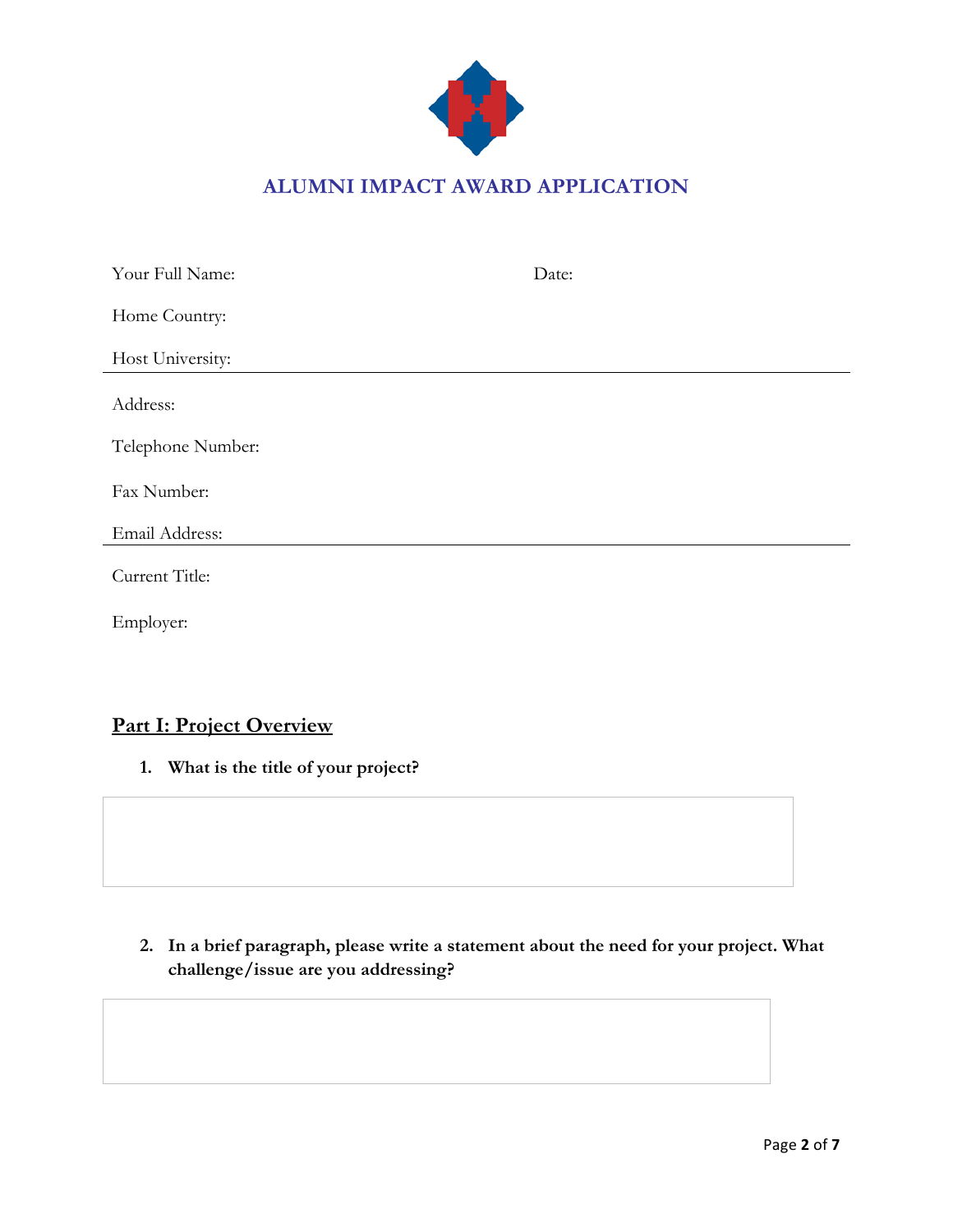#### **Part II: Project Objectives**

Project objectives should have a significant but realistic impact on the institutions, communities or organizations with which the AIA project is cooperating.

**1. What are the objectives of your project?** 

**2. What activities will be conducted to achieve the objectives stated above? Please list activities for each objective. Activities should be feasible and realistic. Please include specific locations, key participants, etc. for each activity.**

**3. Please provide us with a timeline for your project. When will each event take place and in what order will they take place?**

**4. What are the expected outcomes of your project? (e.g. number of persons trained, improved community services, number of beneficiaries impacted , etc.)**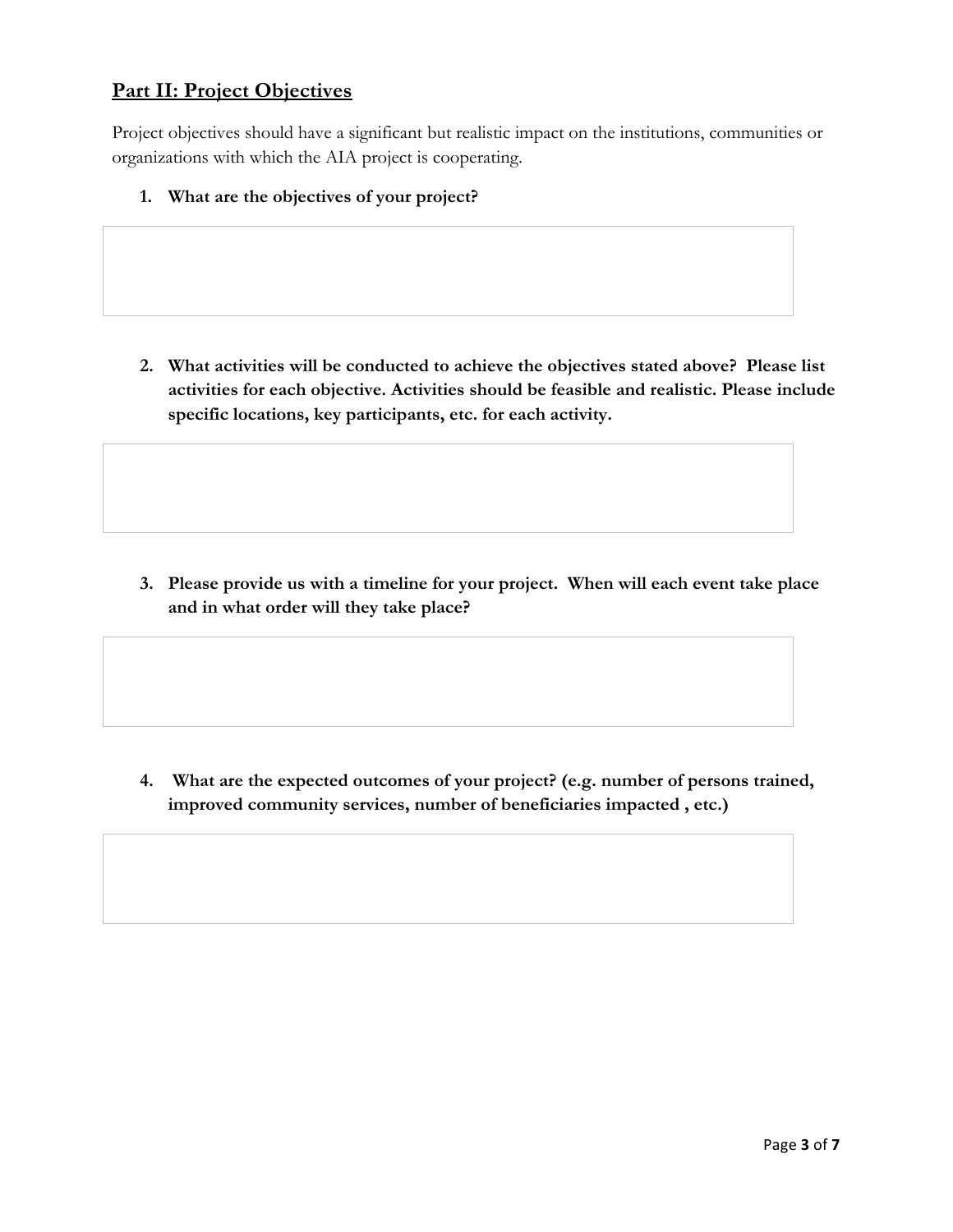### **Part III: Institutional Partners and Project Participants**

You must include an official letter of commitment from every organization or institution participating in your project. Please attach them to your application*. Applications without all letters of commitment will not be eligible for consideration.*

**1. Who are the organizations and/or institutions participating in the project and what are their roles?**

**2. How will each of these institutions be critical to the success of your project?**

**3. What evidence can you provide to demonstrate their commitment to the successful achievement of the project objectives and to on-going cooperation?**

**4. Please list any other project participants and their roles.**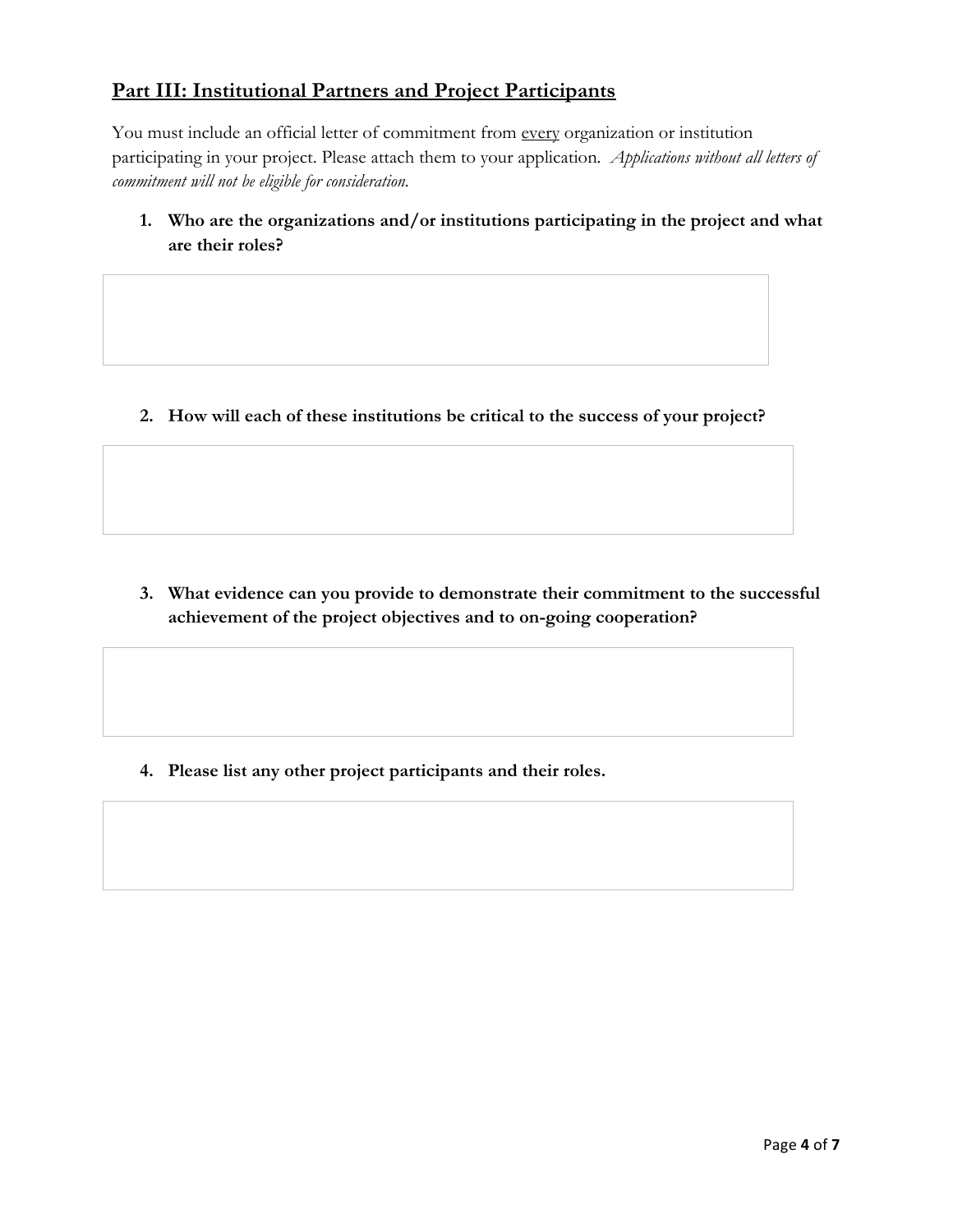#### **Part IV: Project Evaluation and Sustainability**

Project proposals should discuss how you will determine the degree to which the project meets its objectives. The evaluation should include observations about the project's influence within the participating organizations as well as their surrounding communities.

**1. How will you know if your project has achieved its objective(s)? How will you measure the success of your project?**

**2. Discuss ways in which you can conduct follow-on activities to extend the impact of the proposed project without additional support from the Humphrey Program.**

**3. How will your project have an enduring impact on the targeted community in your home country or region?**

### **Part V: Connection to Your Humphrey Fellowship Year**

**1. How does your project build on the knowledge and skills gained during your Humphrey year in the United States?**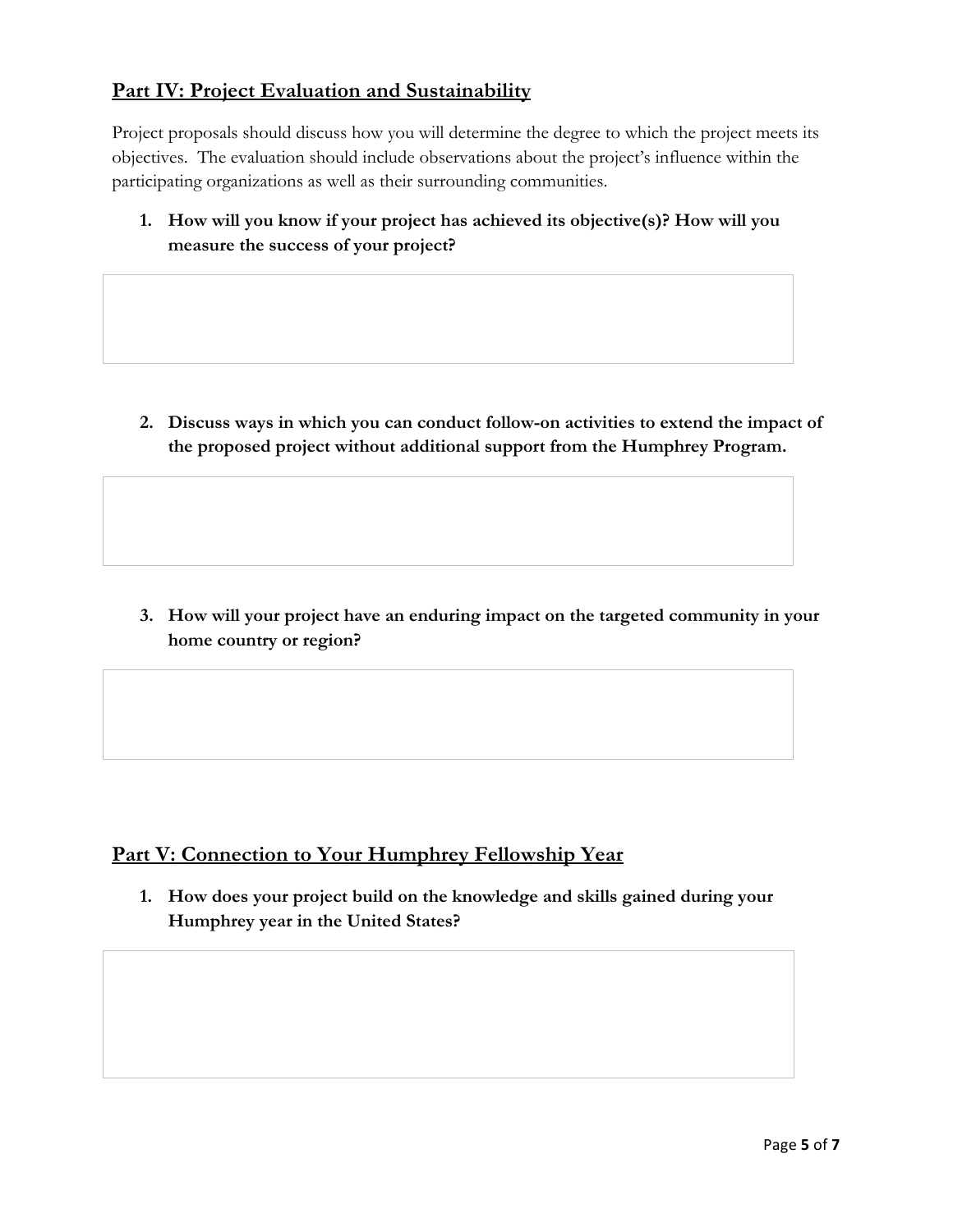#### **Part VI: Project Budget**

**1. Please fill out the following budget for your project. Each line item should be described with a detailed breakdown of items, unit costs (in U.S. dollar amounts), etc.**

| PROPOSED BUDGET (In U.S. \$):                                 |                                                                                                                                                                                                                                   |                                                |                                                   |                |  |
|---------------------------------------------------------------|-----------------------------------------------------------------------------------------------------------------------------------------------------------------------------------------------------------------------------------|------------------------------------------------|---------------------------------------------------|----------------|--|
| Item                                                          | Description/Detail<br><b>IMPORTANT:</b> Please provide<br>very detailed notes to justify and<br>explain your budget requests.<br>Example: "Lunch and snacks for<br>all workshop personnel for 5<br>$days'' - 110$ people x 5 days | Amount<br>Requested<br>from IIE (In<br>$U.S.\$ | Cost<br>Sharing<br>(From<br>others, in<br>$U.S.\$ | Total          |  |
| <b>Travel Costs</b>                                           |                                                                                                                                                                                                                                   | $U.S.$ \$                                      | $U.S.$ \$                                         | $U.S.$ \$      |  |
| Food                                                          |                                                                                                                                                                                                                                   | $U.S.$ \$                                      | <b>U.S.</b> \$                                    | $U.S.$ \$      |  |
| Lodging                                                       |                                                                                                                                                                                                                                   | <b>U.S. \$</b>                                 | <b>U.S. \$</b>                                    | $U.S.$ \$      |  |
| <b>Rental Space</b>                                           |                                                                                                                                                                                                                                   | $U.S.$ \$                                      | $U.S.$ \$                                         | $U.S.$ \$      |  |
| Materials/Supplies                                            |                                                                                                                                                                                                                                   | $U.S.$ \$                                      | $U.S.$ \$                                         | $U.S.$ \$      |  |
| Honoraria / Fees<br>(Please see note<br>below about salaries) |                                                                                                                                                                                                                                   | $U.S.$ \$                                      | $U.S.$ \$                                         | $U.S.$ \$      |  |
| <b>Other Costs</b><br>(Describe in budget<br>narrative)       |                                                                                                                                                                                                                                   | <b>U.S. \$</b>                                 | <b>U.S. \$</b>                                    | <b>U.S. \$</b> |  |
| <b>TOTALS</b>                                                 |                                                                                                                                                                                                                                   | <b>U.S. \$</b>                                 | <b>U.S. \$</b>                                    | <b>U.S. \$</b> |  |

**PLEASE NOTE**: Salaries for assistants, such as administrative assistants, statisticians, investigators, etc., can be covered by AIA funds for the time spent working on the proposed project. Please calculate salaries based on an hourly or daily rate. Salaries for alumni are NOT eligible for support by an AIA grant. Institutional costs or overhead, first class travel or VIP accommodations, and/or any costs associated with dependents cannot be funded under the Alumni Impact Award program. Also, estimates for travel that falls under the Fly America regulations should be based on U.S. carrier rates. Estimates for food and lodging should be reasonable and appropriate and must not exceed U.S. Department of State per diem rates. However, these estimates may be lower than per diem rates. For more information on per diem rates, please visit the U.S. Department of State website at http://aoprals.state.gov/web920/per\_diem.asp